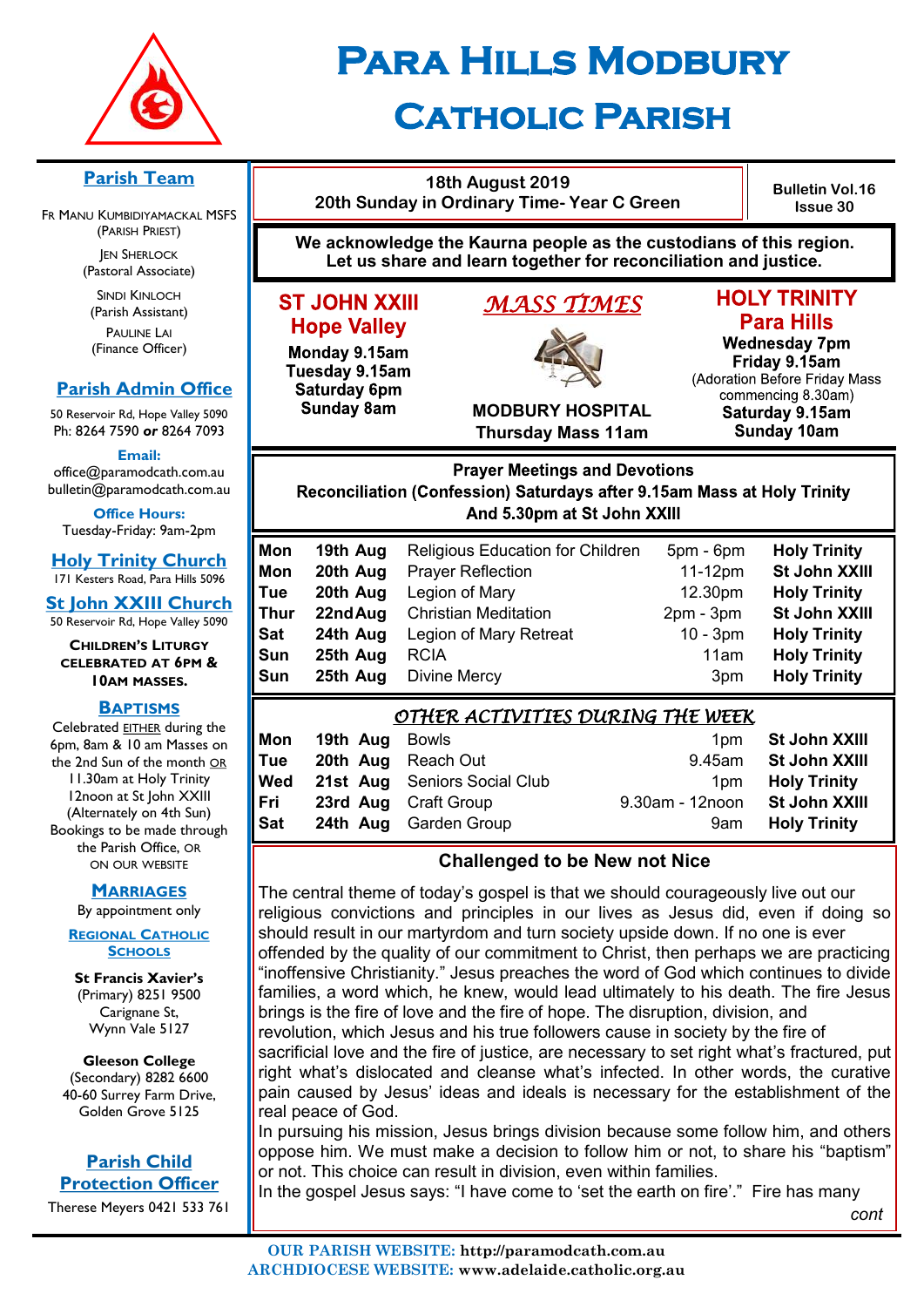characteristics: it warms, purifies, refines, transforms, and burns. As a purifying force, fire burns up what is useless and refines what is impure besides giving warmth and energy. John the Baptist promises that Jesus "will baptize you with the Holy Spirit and fire" (Mt 3:11), and that promise was fulfilled at Pentecost. James and John wanted to call down fire from Heaven upon the Samaritans who rejected Jesus, but Jesus would not permit it (Lk 9:54). These meanings suggest that the fire which Jesus brings will consume or purify the world. "Fire was to be an expected aspect of discipleship in the sense that: (1) baptism into Jesus dying and rising necessarily included a process of purification by his word and the Holy Spirit; (2) those who align themselves with him who is both LIGHT and TRUTH will inevitably know the heat of persecution; (3) the service of the good news will require a zeal so contagious that it will set fire in the hearts of others." (Sanchez Files).

As Jesus walked the road to Jerusalem, the disciples had to decide whether to go with him or not. To be with or against Jesus is a decision which has the effect of

judgment and division. Even though Christ did come to establish peace between God and man, that peace

causes a division between those who accept it and those who reject it. In this way he becomes a sign of

contradiction (CCC 575-576). Since Luke emphasizes peace as the gift that Jesus brings (1:79; 2:14; 19:38), we are shocked when Jesus declares that he has come not to bring peace on earth but division, splitting even

families apart. Jesus' teaching caused division in families, in communities and in the Church. For the Palestinian Jews of the first century, a person's place in the family conferred personal identity, protection, a support system, and a place in the community. To separate oneself from one's family or clan was, literally, a matter of life and death. But Christianity tore families in two, because the loyalty to Christ has to take precedence over the dearest loyalties of this earth.

Belief in Jesus and commitment to him cause fires of arguments to erupt between believers and non-believers in the same family or community, resulting in the division of families and conflict in society. Standing up for what is right, working for justice and truth are higher aims than unity, and working for those aims will sometimes cause division. Hence, Christians today may cause division and rouse opposition because they share, through their

Baptism, the prophetic charism of speaking God's word. Let us remember that Jesus' sense of justice brought him into conflict with those who exploited the weak and the poor. His integrity invited confrontation with the dishonest and hypocritical leaders, and his love for the poor, for sinners and for the outcast alienated him from the

narrow-minded and self-righteous. C.S. Lewis once said that the Gospel was concerned to create "new people" not just "nice people."

Tanu/sumbidramataked

#### **Saints/Feast Days Of the Week**

| l 19th  St John Eudes                         |
|-----------------------------------------------|
| 20th St Bernard                               |
| 21st St Pius X                                |
| 22nd The Queenship of the Blessed Virgin Mary |
| 23rd St Rose of Lima                          |
| 24th St Bartholomew, Apostle                  |

Readings for 25th August 2019 1st Reading Isaiah 66:18-21 2nd Reading Heb 12:5-7,11-13 Gospel Luke 13:22-30

#### **Our Community's Prayer Petitions**  *PLEASE NOTE: THE NAMES ON THE SICK LIST WILL REMAIN FOR TWO MONTHS ONLY UNLESS OTHERWISE NOTIFIED.*

**BULLETIN PRAYER LIST:** Please note that names can only be added to this list by immediate family, or the ill person themselves (for reasons of privacy).

#### **Please Remember in your Prayers Those who are sick, especially:**

Darcy Ridley, Paul Holmes, Dudley Dolman, Father Peter Milburn, Maria Hand, Emma Gammon, Asher Caudle, David North, Elijah Neri, Wayne Collins, Antoinette Pascale, Marg Dolman, Charlotte Fussell, Selena (Rose) Quinn, Phyllis Anthony, Reta Lockyer, John MacGrath,

Ken Robinson, Graham Armstrong, Mary Redmond, Graham Speed, Marlen Piineda, David Truman, Bruce McAndie, Rosa Maria Santos, Sean Molloy, Betty Roper, Imperia De Ionno, Julie Reimann, Imelda Schulz, Maddison Calleja, Janice Forrester, Ray Zielonka, Jim Marlow, Gerry Canavan, Jayden Lee, Audrey Athayde, Marie Boulton, Sr. Marleen Dewar OLSH, Kay Kennedy, Rita Robinson, Eileen Ryan, Gary Lockyer, Yvonne Summers.

#### **Recently Deceased**

Elizabeth Masefield, Michael Pritchard, Suma George, Heidi Beyer, Marie Bakaj, Josephine Ballard

\*\*\*\*\*\*\*\*\*\*\*\*\*\*\*\*\*\*\*\*\*\*\*\*

#### **How can I be involved in the Archdiocesan Parish Pastoral Visitation?**

Firstly, by staying for a cuppa and meeting with the Vicar General, Fr Philip Marshall, and the Visitation Team when you attend Mass on the weekend of 7th / 8th September. Secondly, and perhaps more importantly, by attending the cuppa and Question & Answer session in the Hall at Holy Trinity following the 10am Mass on the15th September. Even if you prefer to attend your regular Mass time, we do encourage you to come along to the Q&A session. This is a wonderful opportunity to put any questions you have about the Church or the Archdiocese to the Vicar General. Remember, we have been told that 'no topic is off the agenda'. Finally, should you wish representatives of your group to participate in a meeting with the Visitation Team on their long day in the parish – Tuesday 10th September – you are invited to contact either Fr Manu or Carolyn Ost so we can accommodate you in the schedule. So that we don't over burden the groups who regularly provide for us at our end of month cuppas, on the noticeboard at the back of both churches you will find sign-up sheets calling for  $\|$ volunteers to assist with the donation and preparation of food, the serving of tea and coffee, or the clean up afterwards at each Mass on the weekend of 7th/8th September and the 10am Mass on 15th September.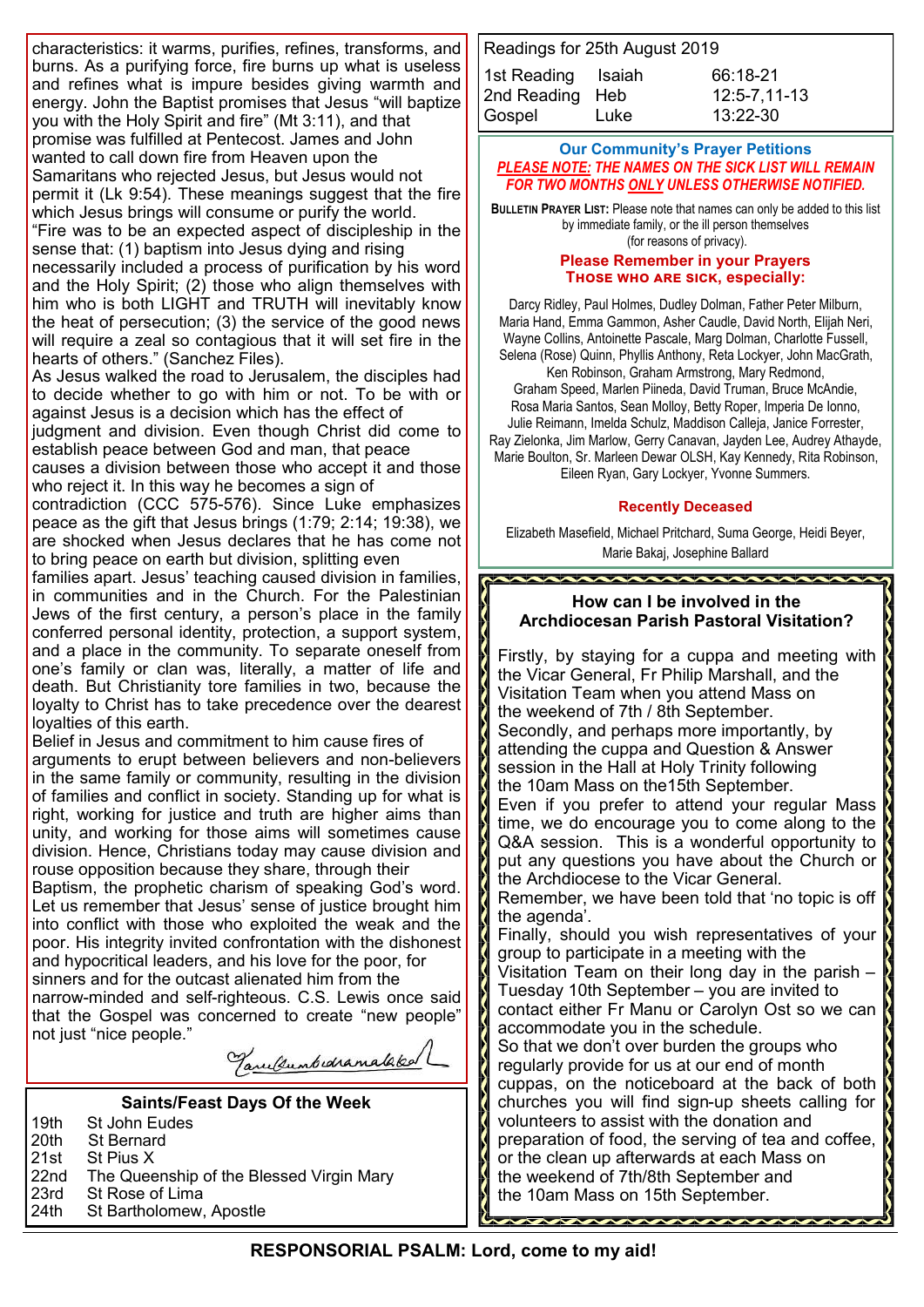#### **ST VINCENT DE PAUL HQ: 1300 729 202 from 9.00am — 1.00pm or www.vinnies.org.au**

# **St Vincent de Paul Modbury Conference**

*Lord your timeless lesson sings out in the voice of constant waves, in the wind through the trees and in the harmonies of life. Wash clean our ears to hear you, make us listen now, for we need your great wisdom to assist us in our life. Amen.*

A quieter week with three calls for assistance – two for the first time and one single mother struggling with a wayward teenage daughter. Blankets and other bedding we've received has been taken down to the Vinnies shop at Valley View – from there they are issued to people in need through vouchers and Vinnies Gift cards.

**Pantry needs this week are:**  Sugar, UHT Milk, Rice and Tinned Peas/Beans

It will greatly help if any or all of these items could be placed in the Vinnies' collection basket.

Thank you and God Bless

# REACH OUT GROUP

Tuesday 20th August 2019 9.15am Mass at St John XXIII Followed by a cuppa. All Welcome

#### **This week Reach Out celebrates it's 43rd Birthday**

Reader: Jos Hensing Offertory: Judy & Ian Dalwood Communion: Maureen Kenny & Margaret Emery Altar Server: Leo North

For information about Reach Out please call Maureen Kenny Ph: 8396 7682 or M: 0418 821 859



# DEVELOPMENT FUND 2019

Congratulations Les Ost No. 56

Drawn by Barbara Sorrell

 Contact: Barbara Mathews 8258 8806 to be included in the draw.

#### **Craft Market 2019 – Vinnies Stall**

As you will remember, Vinnies sold gift baskets at last year's Craft Market. All of the proceeds from those sales went to assist the work of St Vincent de Paul locally – we would not have been as successful without your generosity. We are planning to make 50 baskets once again this year and are looking for donations of goods to fill those baskets. The baskets we make are suitable for men and women, boys and girls, and of course, babies. We are seeking donations of goods to make up these various baskets: toiletries for men or women; wine; nuts and chocolates; items for babies or children; or anything that you think would make a gift basket desirable.

There will be a box at the back of each church for you to place your donations of gifts in.

We are very grateful for your ongoing support of the work of St Vincent de Paul in our parish.

Corrie Bowman



# **Migrant and Refugee Sunday**

Next weekend, as part of our Liturgical Year, the Australian Church celebrates Migrant and Refugee Sunday. We are inviting you to come to Mass in your national dress on this day. Also, if you have your national flag or other culturally significant artefacts we invite you to bring them along to be included as part of the Gathering Procession and then placed in front of the altar. We would ask that you collect these items after Mass for your safe keeping.

Liturgy Committee

# **Legion of Mary**

All auxiliary members of the Legion of Mary Para Hills are invited to a retreat at Holy Trinity Church on Saturday 24th August. Beginning with Mass at 9.15am, a talk by Fr Manu, quiet time and finishing with Adoration and Benediction at 2pm. BYO lunch All Parishioners are welcome to attend.

> Thank you and God bless you. Legion of Mary Para Hills

## **\*Liturgy Assistants Roster October to December\***

The liturgy assistants roster for October to December 2019 will be drawn up soon. If you have any information that affects the roster or you are aware that you are not available for any reason for any ministry for which you have volunteered, please pass that information either to the parish office or directly to Therese Meyers on 0421 533 761 or [theresemeyers@gmail.com](https://www.paramodcath.com.au:2096/cpsess4468909295/horde/imp/dynamic.php?page=mailbox#) by 21 August 2019 Therese Meyers

## **PRAYER REFLECTION GROUP**

Prayers in the Chapel at St John XXIII on Tuesday 20th August from 11am - 12noon All Welcome to come and pray and reflect.

#### **HAPPY BIRTHDAY AUGUST BABIES**

19h Ursula Jones, Edwin Thomas 20th John Dini Sr, Cameron Horn 21st Pearl McGowan 25th Michael Macgrath, Neil Johnston, Monika Giebel, Lorraine Thalbourne



 **GOSPEL ACCLAMATION: Alleluia, alleluia! My sheep listen to my voice, says the Lord; I know them, and they follow me. Alleluia !**